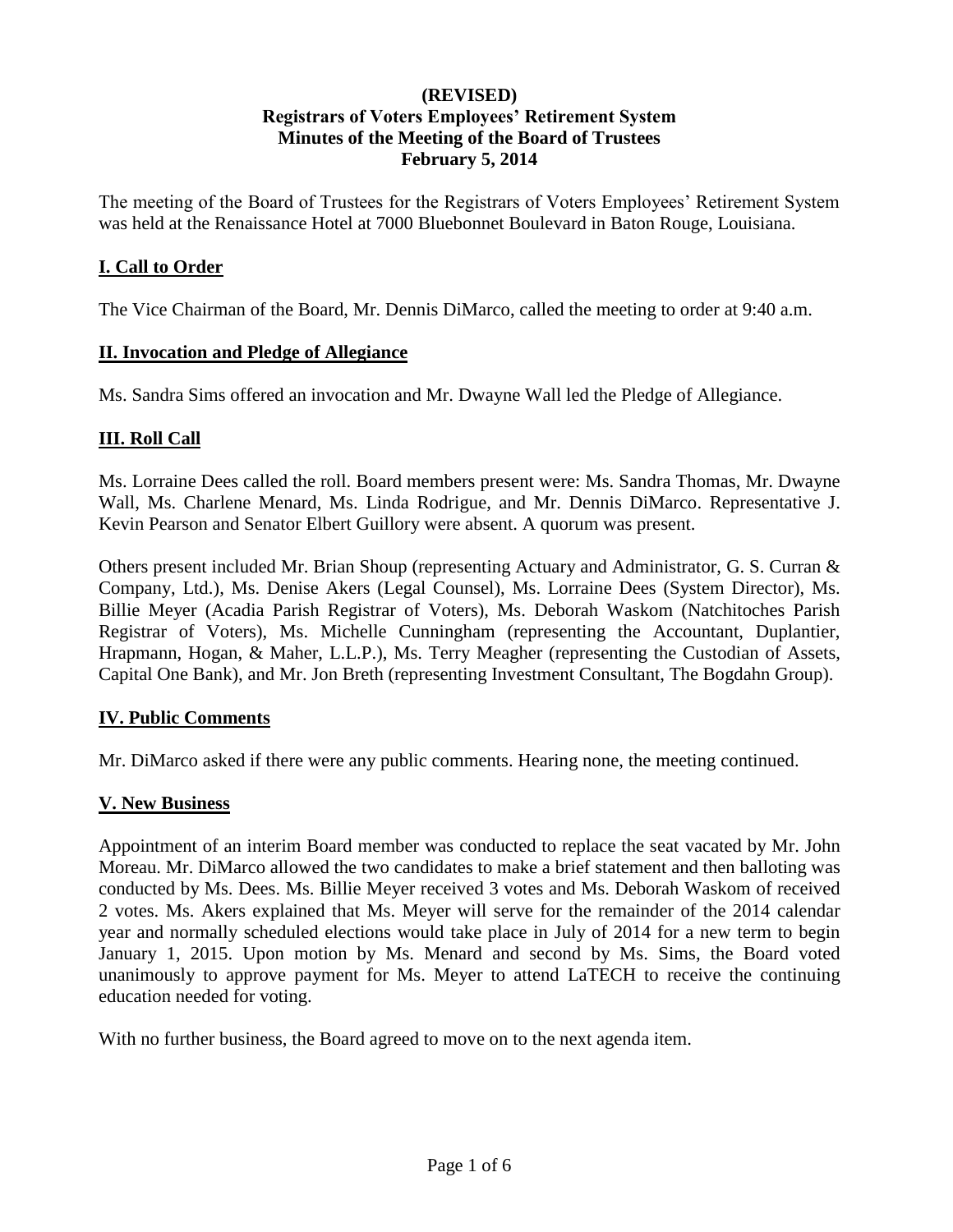# **VI. Review and Approval of Minutes**

Upon motion by Ms. Rodrigue and second by Ms. Menard, the Board voted unanimously to approve the minutes from the December 18, 2013 meeting

With no further business, the Board agreed to move on to the next agenda item.

## **VII. Presentation by Capital One**

Ms. Meagher directed the Board's attention to the Custodial Report. She briefly reviewed the invested assets as of December 31, 2013. She reviewed the changes in balance over the quarter with notes regarding movements of money in rebalancing and the class action settlements during the quarter. She then reviewed investment fee activity FYTD and stated that expenses were down compared to the same period last year.

Ms. Meagher then directed the Board's attention to Tab C. She reviewed the Members' Supplemental Savings Fund. She stated that there was a 5.89% return YTD and average annualized return of 6.18% over the last 5 years. She reviewed the Asset Allocation for the Fund. She stated that the Member's Supplemental Savings Fund was capped at 25% in the Equities classification. She then introduced a proposed Fraud Protection Policy that Capital One was beginning to enforce to help prevent fraudulent activity.

Upon motion by Ms. Sims and second by Ms. Rodrigue, the Board voted unanimously to approve the Fraud Protection Policy for ROVERS.

Ms. Sims asked about increasing the equity allocation for the MSSF in our Investment Policy.

The agenda was suspended for the elections of Board officers. Upon motion by Mr. Wall and second by Ms. Rodrigue, the Board approved the nomination of Mr. DiMarco for Chairman. With no other nominations, Mr. DiMarco accepted the position. Upon motion by Ms. Menard and second by Ms. Sims, the Board approved the nomination of Ms. Rodrigue for Vice-Chair. With no other nominations, Ms. Rodrigue accepted the position.

Returning to the agenda, upon motion by Ms. Rodrigue and second by Mr. Wall, the Board voted unanimously to approve the Custodial Report as presented by Ms. Meagher.

With no further business, the Board agreed to move on to the next agenda item.

## **VIII. Presentation by the Investment Consultant, The Bogdahn Group**

Mr. Breth directed the Board's attention to page 2 of the Monthly Flash Report as of December 31, 2013. He stated that the quarter was driven by strong U.S. Equity returns. He explained that the S&P 500 rose 10.5% in the quarter and 32.4% for 2013. He stated that Emerging Markets were hurt by currency depreciation. He then stated that managers are leaving Small Caps in favor of less expensive Large Caps within U.S. Markets.

Mr. Breth then directed the Board's attention to page 8 of the Monthly Flash Report. He stated that risk also drove return in Bonds as High Yield continues to outperform core fixed income. He then stated January was a strong month for core bonds as interest rates dropped.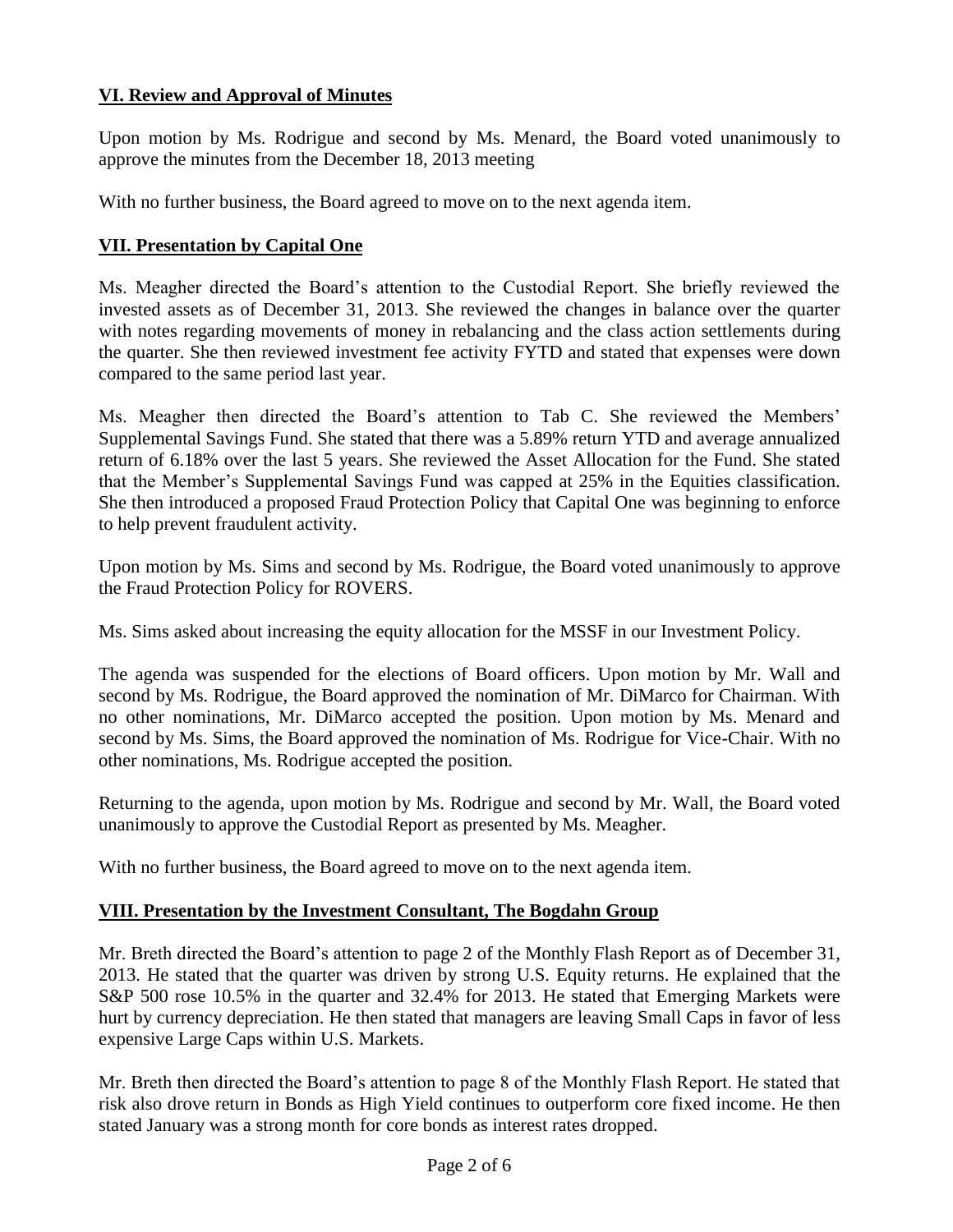Mr. Breth then directed the Board's attention to page 10 and 11 of the Monthly Flash Report. He stated that the total fund composite was up 5.2% during the previous quarter and 9.8% Fiscal YTD. He stated that Domestic Equities were up 17% Fiscal YTD with Westfield Capital leading the way. He stated that Orleans Energy has underperformed its own index. Thornburg stayed with the market and regretted being underfunded in Japan Equities in 2013. He stated that Oppenheimer Developing Markets has outperformed the emerging markets 12.8% to 8.5%. He then explained that managers within the Fixed Income classification were doing their best to play defense during this rising rate environment. He stated that Sand Spring, CA Recovery, and Equitas were being managed toward liquidation. He explained that Americus and CDK were revalued higher producing internal rates of return at 28% YTD. He stated that Americus is expected to be written down and has no income generation. Greenspring Crossover had two IPOs breakout in 2013 producing a 59% return YTD. He anticipates a 2x multiple at the completion of Greenspring's investment lifecycle.

Mr. Breth then directed the Board's attention to page 13 of the Monthly Flash Report. He discussed the overall asset allocation of the Fund. He stated that it was overweight towards U.S. Equity by 2.6%. He stated that it was underweight towards Non-Core Fixed by 3.9%. He then recommended a reallocation of assets by taking \$1.25 Million out of Orleans Energy and redirecting that by putting \$625,000 in both the PIMCO Diversified Income Fund and the Templeton Global Bond Fund. Ms. Sims moved and Ms. Rodrigue seconded to accept Mr. Breth's recommendation and the Board approved unanimously.

Mr. Breth then directed the Board's attention to page 15 of the Monthly Flash Report. He stated that the balance at the start of the fiscal year was \$63,531,308. He stated that, during the six months, \$3,000,000 in cash was brought in and there was a gain of \$6,411,584. He then stated that the market value at the end of the quarter was \$72,944,662. He then stated there were no transfers to report this quarter. The Templeton Global Bond Fund has issued a new R-6 share class and Mr. Breth will work with Ms. Meagher and Ms. Dees to transfer the System's class A shares to this new R-6 share class which has a lower expense fee.

He then reported that there is an offer to buy out ROVERS position in the CA Recovery Fund which is currently valued at \$483,640. The offer on the table is \$325,000 and after speaking with Mr. Morales, it appears that it could take several years before ROVERS would be able to recover the remaining \$158,640. Mr. Breth recommends accepting the offer, contingent upon legal review and approval of the release of claim. Ms. Akers reported that she was working with Kirk Reasonover and the other retirement systems invested, to coordinate the language of the release. Ms. Akers recommended that the Board authorize Ms. Dees and Ms. Akers to approve the language of the release and to authorize Ms. Dees and Mr. Breth to recover the funds involved.

Upon motion by Ms. Sims and second by Ms. Rodrigue, the Board voted unanimously to approve Ms. Akers recommendation and the Board approved unanimously.

Mr. Breth then directed the Board's attention to the Investment Policy Statement Draft. He stated that Ms. Akers and Mr. Greg Curran had been consulted in cleaning up the language. He stated on page 4 there were changes to the COLA language from the December 18, 2013 meeting and page 8 was changed to include the 10% Real Return Allocation. Mr. Breth stated that he would get clean copies to Ms. Dees and Mr. DiMarco for their signature upon approval.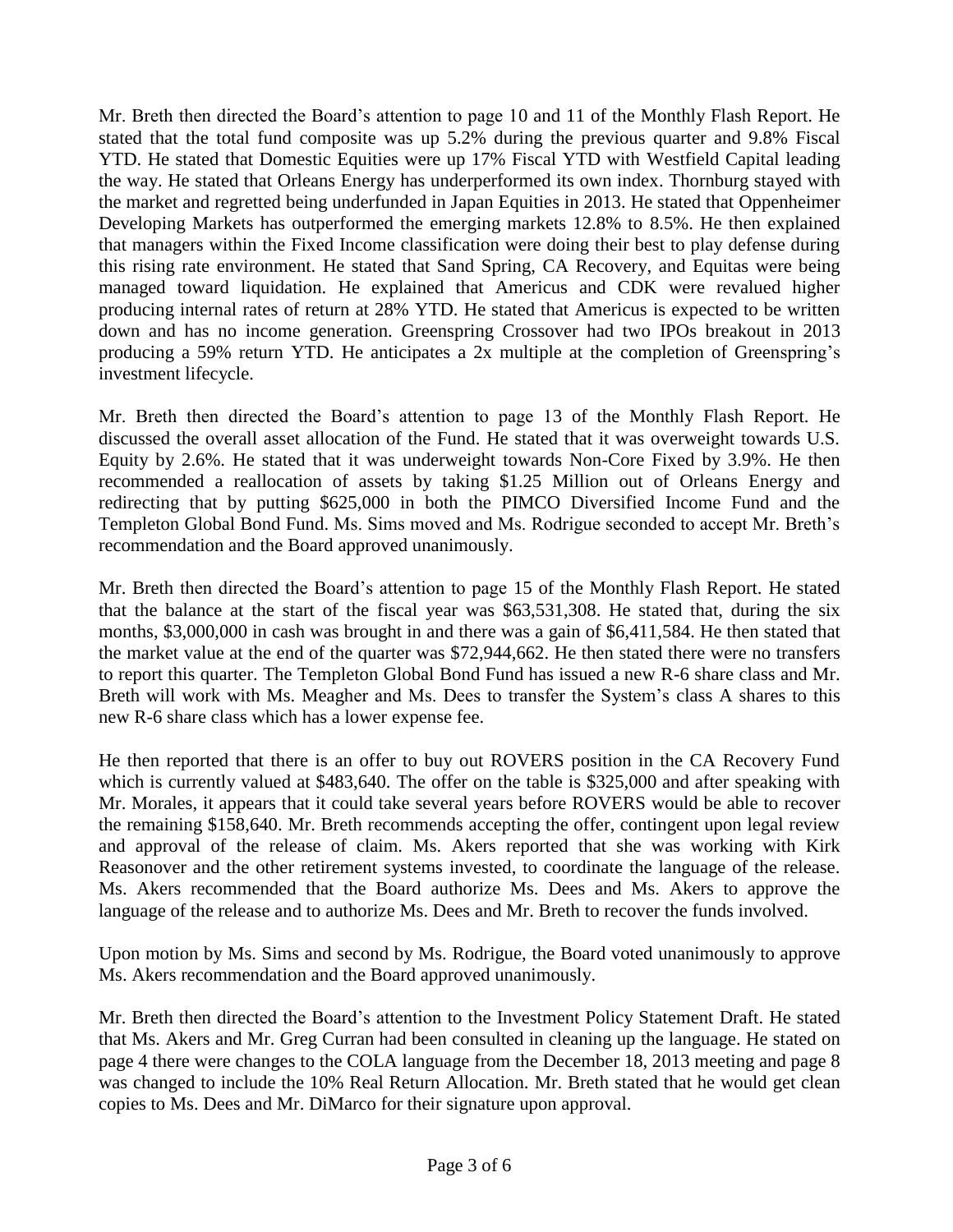Upon motion by Ms. Rodrigue and second by Mr. Wall the Board voted unanimously to approve the revised Investment Policy Statement.

Upon motion by Ms. Sims and second by Ms. Menard, the Board voted unanimously to approve the Investment Consultant's Report as present by Mr. Breth.

With no further business, the Board agreed to move on to the next agenda item.

# **IX. Presentation by Duplantier, Hrapmann, Hogan & Maher**

Ms. Michelle Cunningham presented the audit report on the financial statements of the Registrar of Voters Employees' Retirement System (ROVERS) for the year ended on June 30, 2013. Ms. Cunningham directed the Board to page 1 through 3 which covers the management's and auditor's responsibilities, the auditor's opinion, and other required supplementary information by the Governmental Accounting Standards Board (GASB), which is examined for reasonableness. Ms. Cunningham stated that ROVERS received the highest and cleanest opinion on their audit.

Ms. Cunningham directed the Board to page 4, which covered the financial highlights and an overview of the financial statements. Net assets increased by \$7,652,743 or 12.2%, contributions increased \$924,120 or 18.5%, benefit payments increased by \$642,670 or 17.7%, and administrative expenses increased \$27,528 or 11.5%. Ms. Cunningham stated that page 5 showed the summarized change in net position which included the Member Supplemental Savings Fund. Ms. Cunningham reviewed pages 6 through 9, which showed details of the change in net position and income statement. Ms. Cunningham stated that the footnotes covered on pages 10 through 23 did not change this year, but that there would be many changes for 2014 and 2015 related to GASB 67 and 68 requirements.

Ms. Cunningham directed the Board to page 24 and 25, which covered the statement of changes in reserve balances, noting that the Unfunded Actuarial Accrued Liability listed was not the same reported by G. S. Curran and Company because the Actuary used smoothing of assets while the auditor used the market value of assets. Ms. Cunningham stated that page 26 and 27 showed the schedule of investments in more detail reflecting the changes from fiscal 2012 to fiscal 2013. Ms. Cunningham then moved to page 28 and 29, which outlined the schedule of administrative expenses in detail and page 29 outlined the schedule of Board compensation as required by the Legislative Auditor. Ms. Cunningham directed the Board to pages 30 and 31 with the schedule of contributions which compared the actuarially required contribution to the actual contributions and the schedule of funding progress which came from G. S. Curran & Company and it showed a Funded Ratio of 73.83% for fiscal 2013. The final pages reflected a report on internal controls over financial reporting, compliance and other matters and stated that no deficiencies were identified and no instances of noncompliance were found to be reported under Government Auditing Standards.

Upon motion by Ms. Sims and second by Mr. Wall, the Board voted unanimously to accept the Auditor's Report as presented by Ms. Cunningham.

Ms. Cunningham stated that her office was working with G.S. Curran & Company to draft a letter regarding GASB 67 implementation for the upcoming June 30, 2014 fiscal reporting season. Ms. Cunningham stated that GASB 68 implementations would take effect with the June 30, 2015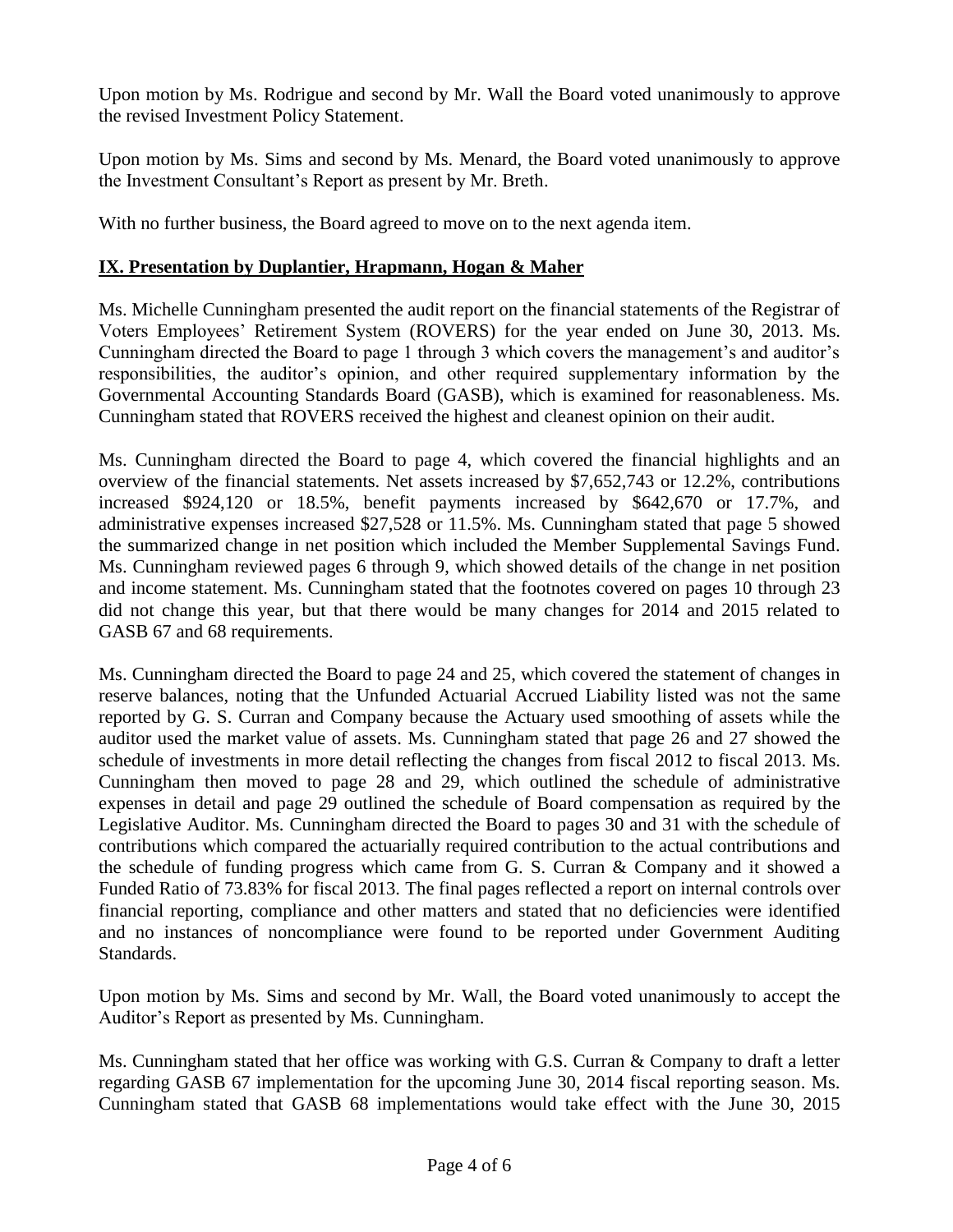reports (which divides the pension liabilities by employer). The Legislative Auditor is conducting open discussions with the actuaries and auditors regarding implementation.

With no further business, the Board agreed to move on to the next agenda item.

# **X. Report from the System's Attorney, Denise Akers**

Ms. Akers stated that she had nothing to report at this time.

With no further business, the Board agreed to move on to the next agenda item.

## **IX. Presentation by G. S. Curran & Company**

Mr. Shoup reported that Mr. Curran was training a newly employed actuary, Jacob Putnam, in preparation for the implementation of GASB 67 and 68. He stated that the company was anticipating additional charges for those implementations, but would know more as we approach the next fiscal year.

Upon motion by Ms. Sims and second by Ms. Rodrigue, the Board voted unanimously to accept the Actuary's report as presented by Mr. Shoup.

Ms. Sims asked about setting the employer contribution rate for 2015 at this time. After discussing the state's budget versus the actuarial required contribution rate, it was determined that the Board could freeze the contribution rate at 24.50% **(24.25%)** for fiscal 2015 rather than using the actuarial required rate of 22.50%.

Upon motion by Ms. Sims and second by Ms. Menard, the Board voted unanimously to keep the employer rate at 24.50% **(24.25%)** for 2015.

With no further business, the Board agreed to move on to the next agenda item.

## **X. Director's Report**

Ms. Dees provided a handout for the Director's Report, and addressed the items on the handout, including new employees, terminations, new DROP participants, DROP participants re-enrolled after DROP, DROP payments, retirement applications, and deaths.

Ms. Dees then reviewed each of the items on the Director's Report handout.

Upon motion by Ms. Rodrigue and second by Mr. Wall, the Board voted unanimously to approve the Director's Report as presented by Ms. Dees.

Ms. Sims and Ms. Dees discussed some of the retirees.

With no further business, the Board agreed to move on to the next agenda item.

## **XI. Other Business**

Mr. DiMarco asked if there was any other business.